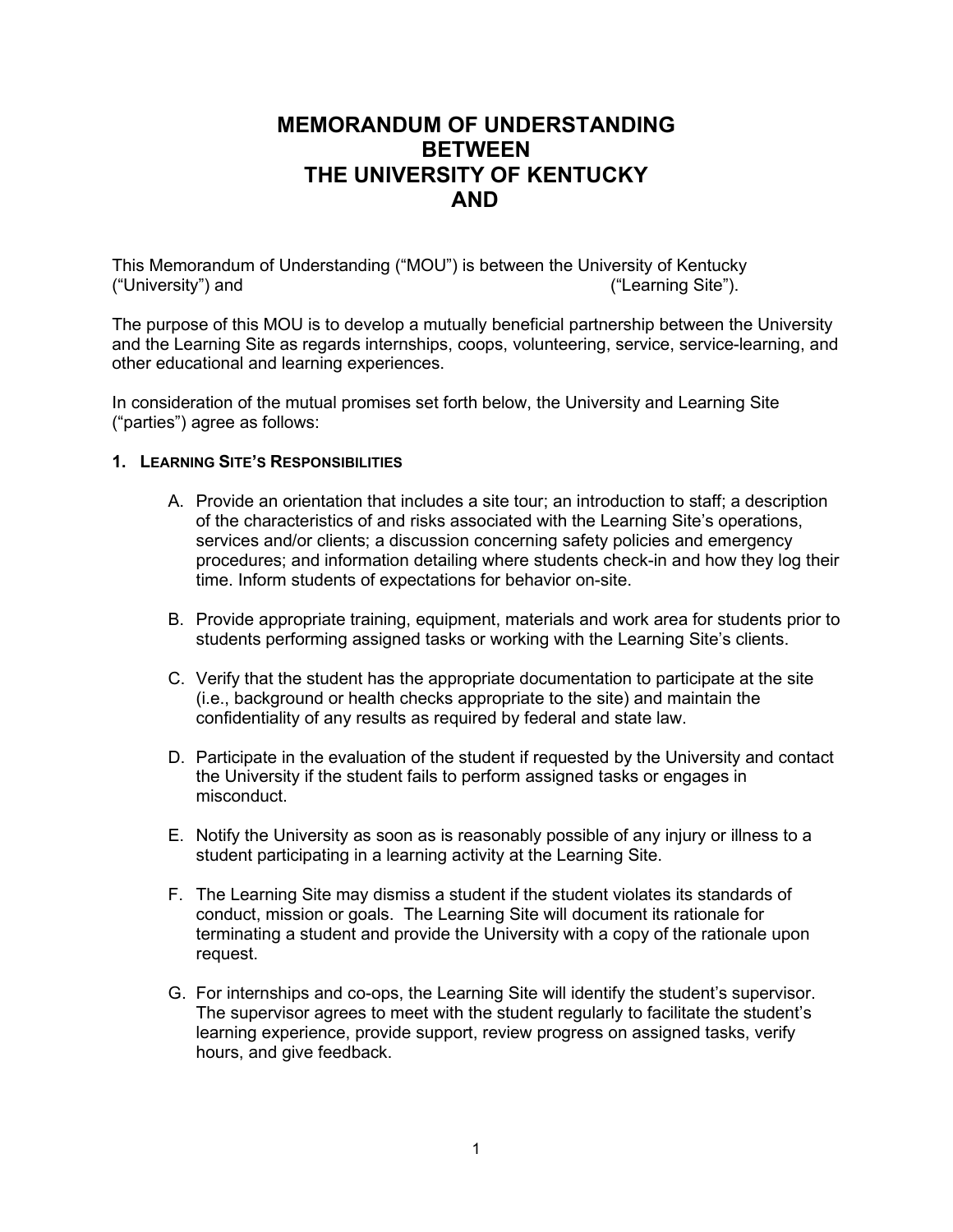- H. For internships and co-ops, the Learning Site will provide student with a written description of the student's tasks and job responsibilities in collaboration with UK faculty and supervisor.
- I. In some instances of higher perceived risk, the Learning Site will be asked to maintain general liability coverage of at least \$1,000,000 per occurrence, \$3,000,000 aggregate and to provide evidence of coverage upon request.

# **2. UNIVERSITY'S RESPONSIBILITIES**

- A. The University will advise the student(s) of their responsibility to:
	- i. Participate in all training required by the Learning Site.
	- ii. Exhibit professional, ethical and appropriate behavior when at the Learning Site.
	- iii. Complete all assigned tasks and responsibilities in a timely and efficient manner.
	- iv. Abide by the Learning Site's rules and standards of conduct
	- v. Abide by the University of Kentucky Student Code of Conduct.
	- vi. Maintain the confidentiality of the Learning Site's proprietary information, records and information concerning its clients.
- B. The University (including its officers, agents, or employees) nor the Learning Site assume any financial responsibility in the event a student is injured or becomes ill as a result of his/her participation in a learning activity at the Learning Site.
- C. University is an agency and instrumentality of the Commonwealth of Kentucky, is vested with sovereign immunity and is subject to the provisions of the Kentucky Claims Commission, KRS 49.010 *et seq* for the recovery of tort claims made against the University, its agents, officers or employees.

## **3. GENERAL PROVISIONS**

- A. This MOU will become effective beginning on the day after last party signed. This MOU will be reviewed annually on or around the anniversary of its effective date. This MOU may only be modified by the written agreement of the parties, duly signed by their authorized representative.
- B. This MOU may be terminated by either party after giving the other party 30 days written notice of the intent to terminate. If the Learning Site terminates this MOU, it will permit any student working at the Learning Site at the time of termination the ability to complete his/her work.
- C. This MOU does not document nor provide for the exchange of funds or manpower between the University and the Learning Site nor does it make a commitment of funds or resources.
- D. The Learning Site and the University will meet upon request or as necessary to resolve any potential conflicts and to facilitate a mutually beneficial experience for all involved.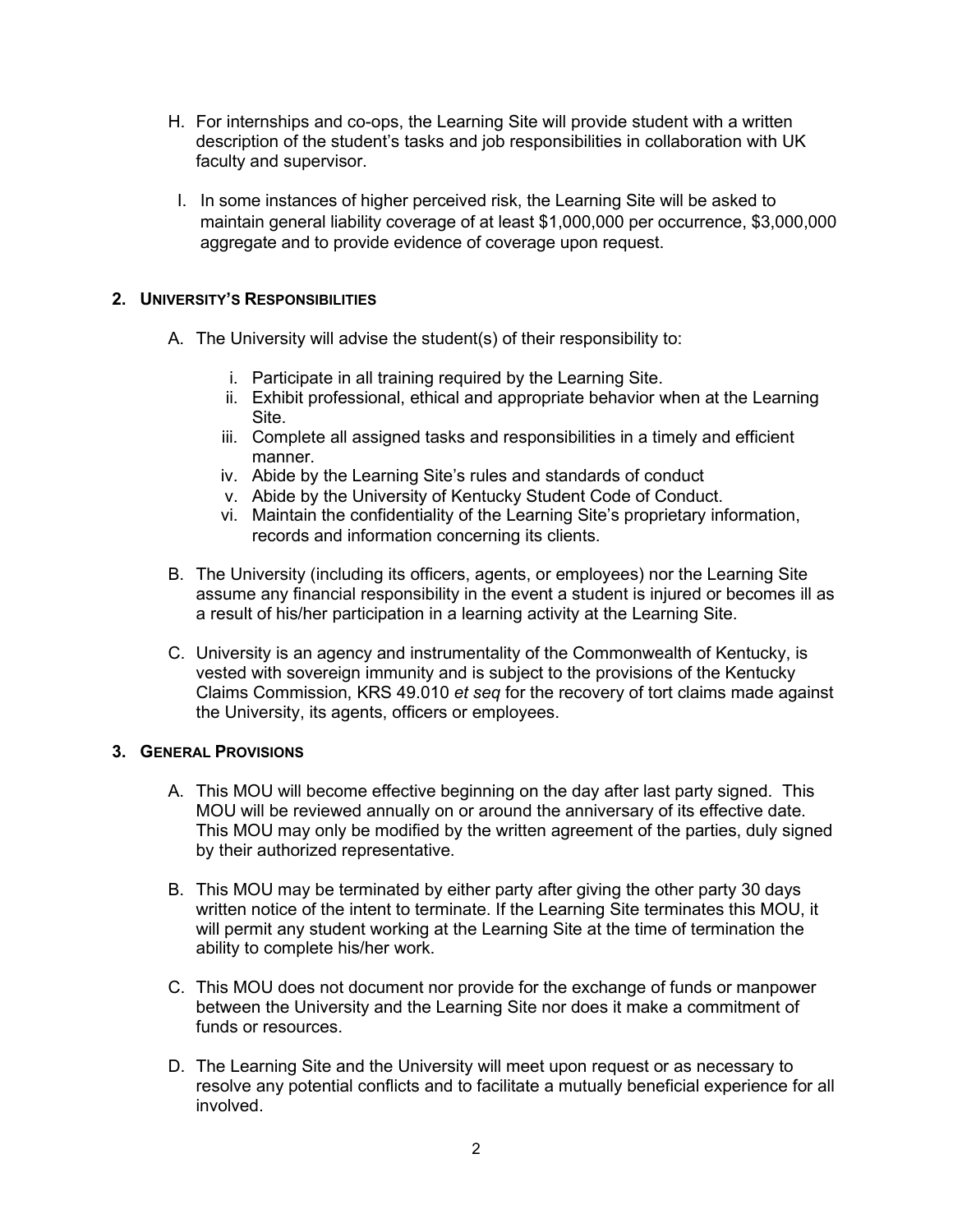- E. While participating in a learning activity at the Learning Site, students are not officers, employees, or agents of the University or the Learning Site.
- F. Nothing contained in this MOU confers on either party the right to use the other party's name without prior written permission or constitutes an endorsement of any commercial product or service by the University.
- G. The University and the Learning Site agree to follow all applicable federal, state and local laws and regulations, including but not limited to laws prohibiting discrimination and harassment.
- H. Nothing in this MOU contemplates or requires that any party act in violation of federal or state law. Nonetheless, should any term or condition set forth in the MOU later be credibly alleged, suspected, or determined to be illegal, the parties agree to immediately cease the questioned activity and negotiate modification to the effected portion of the MOU for a thirty (30) day period. If at the end of this period, no compromise can be reached, the MOU will be terminated.
- I. The Learning Site accepts and understands that the University is a state agency and is required to comply with Kentucky open records law which may require the disclosure of this agreement in the event of an open records request.
- J. Persons signing this MOU do so as official representatives of the University of Kentucky and assume no personal liability.
- K. The Learning Site's administrator and University's Office of Risk Management will inform each other of any lawsuit which is threatened, or any event which causes or contributes to injury or death, and could result in a lawsuit, if a University student is involved.
- L. The Learning Site's administrator may be asked to provide authorization of use of photographs or other media to promote the collaboration of the learning site and UK. This release can be found at [http://www.uky.edu/PR/Photo-Image\\_consent\\_form.pdf](http://www.uky.edu/PR/Photo-Image_consent_form.pdf)
- M. Any internship or co-op, even though it includes actual operation at the facilities of the employer, are similar to training which would be given in an educational environment.
- N. Any internship or co-op experience is for the benefit of the intern or co-op and does not displace regular employees. The Learning Site derives no immediate advantage from the activities of any unpaid intern or co-op; and on occasion its operations may actually be impeded.
- O. Interns and co-ops are not necessarily entitled to a job at the conclusion of the co-op internship.
- P. Terms and conditions related to payment or other compensation for students are determined by the Learning Site and the Student.